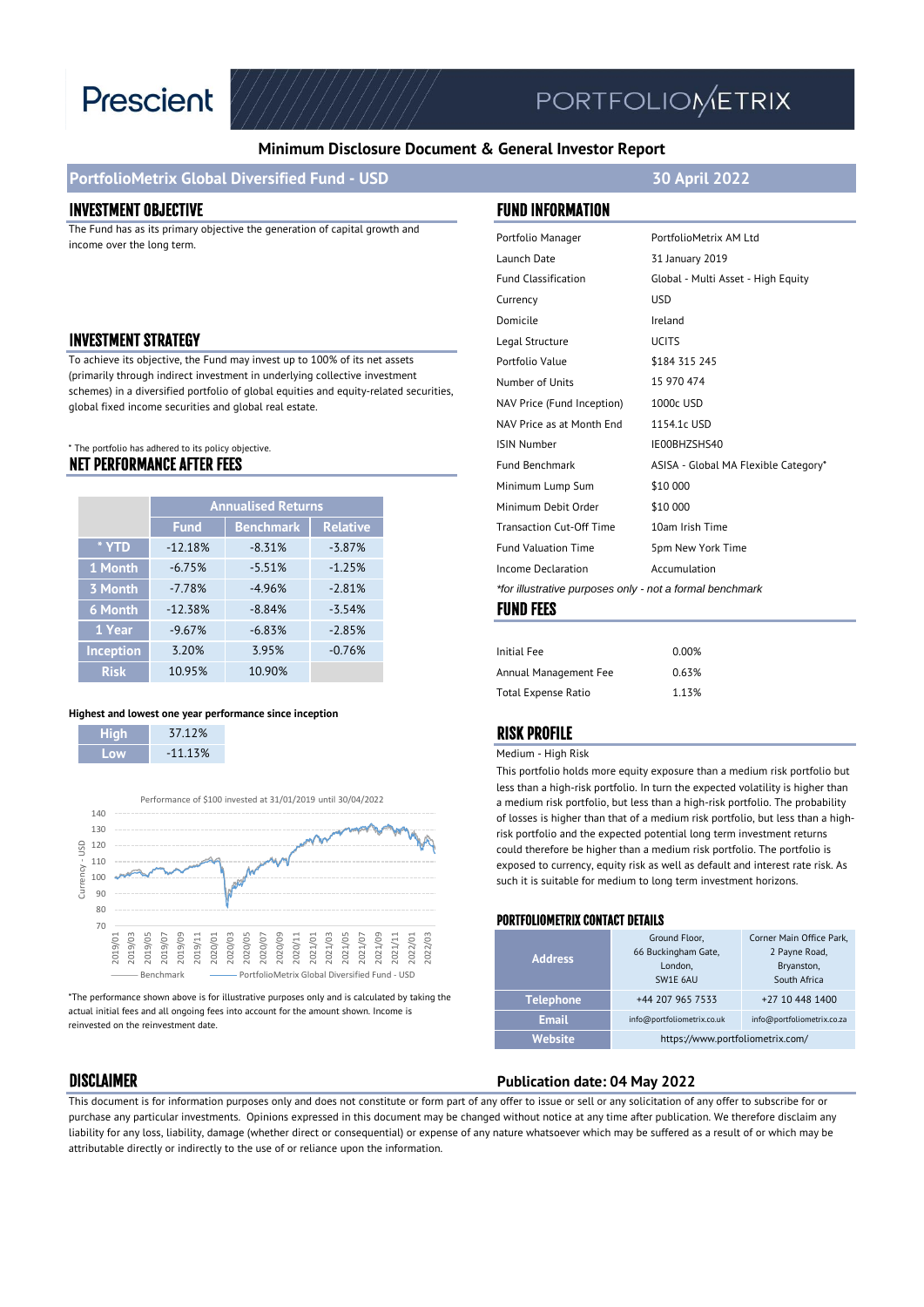# **Prescient**

## PORTFOLIOMETRIX

**30 APRIL 2022**

#### **PortfolioMetrix Global Diversified Fund - USD**

#### LOOKTHROUGH ASSET ALLOCATION LOOKTHROUGH FUND ALLOCATIONS

Asset allocation is the primary driver of risk in the fund – it is also the primary driver of returns. In this portfolio, there is a bias towards growth assets, tempered by the risk-reducing benefits of diversification.



PORTFOLIO MANAGER

#### **Brandon Zietsman, CAIA, CFA®**

Brandon is a CFA® charterholder, a CAIA charterholder and has over 25 years' worth of financial services experience, spanning financial engineering and structuring, quantitative analysis, portfolio construction and investment management. Brandon is Head of Investments at PortfolioMetrix.

### INVESTMENT TEAM Mike Roberts, CFA **Liam Dawson, CFA, CAIA** Nic Spicer, FFA CFA Taahir Ramchandra, Bcom Hons Brendan de Jongh, CFP, CFA, CAIA Chloe Tang, BSc Hons Philip Wellington, CFA Oliver Jones, BSc Hons Philip Bradford, CFA Riccardo Peretti, BCom Hons

Unless denoted otherwise the target underlying funds are held within UCITS funds managed by PortfolioMetrix. These underlying funds are selected based on a rigorous quantitative (numbers) and qualitative (judgement) process. Typically, funds are selected that are specific to an asset class, although flexible funds may be used when appropriate. The current profile target weights are indicated in the chart below, although these will be varied by the investment committee as circumstances dictate.



#### DISCLAIMER

This document is for information purposes only and does not constitute or form part of any offer to issue or sell or any solicitation of any offer to subscribe for or purchase any particular investments. Opinions expressed in this document may be changed without notice at any time after publication. We therefore disclaim any liability for any loss, liability, damage (whether direct or consequential) or expense of any nature whatsoever which may be suffered as a result of or which may be attributable directly or indirectly to the use of or reliance upon the information.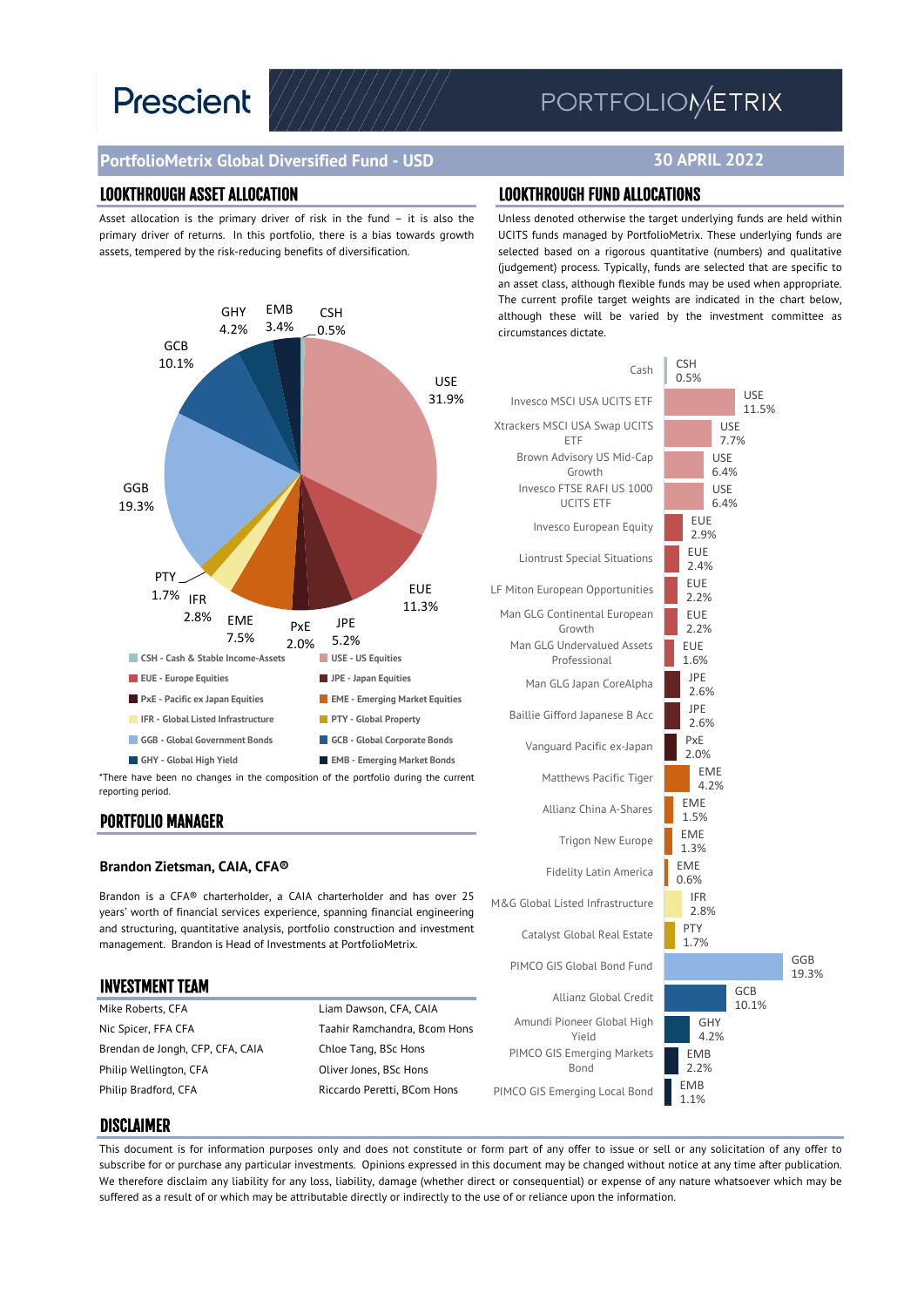# **Prescient**

### **PortfolioMetrix Global Diversified Fund - USD**

## PORTFOLIOMETRIX

#### **30 APRIL 2022**

#### Glossary Summary

**Annualised performance:** Annualised performance shows longer term performance rescaled to a 1 year period. Annualised performance is the average return per year over the period. Actual annual figures are available to the investor on request.

**Highest & Lowest return:** The highest and lowest returns for any 1 year over the period since inception have been shown. **NAV:** The net asset value represents the assets of a Fund less its liabilities.

#### Contact Details

| <b>Management Company</b>                  | Trustee                                | <b>Investment Manager</b>            |
|--------------------------------------------|----------------------------------------|--------------------------------------|
| Prescient Global Funds ICAV                | Northern Trust Fiduciary (Ireland) Ltd | PortfolioMetrix Asset Management Ltd |
| 35 Merrion Square East, Dublin 2, D02 KH30 | Georges Court, 54 62                   | 66 Buckingham Gate, London, SW1E 6AU |
| Tel: +353 1676 6959                        | Townsend Street, Dublin 2, Ireland     | Tel: +44 207 965 7533                |
| Email: info@prescient.ie                   | Tel: +353 1 542 2000                   | Email: info@portfoliometrix.co.uk    |
| Website: www.prescient.ie                  | Website: www.northerntrust.com         | Website: www.portfoliometrix.com     |

#### Disclaimer for Fund Specific Risk

1. Default risk: The risk that the issuers of fixed income instruments (e.g. bonds) may not be able to meet interest payments nor repay the money they have borrowed. The issuers credit quality it vital. The worse the credit quality, the greater the risk of default and therefore investment loss.

2. Derivatives risk: The use of derivatives could increase overall risk by magnifying the effect of both gains and losses in a Fund. As such, large changes in value and potentially large financial losses could result.

3. Developing Market (excluding SA) risk: Some of the countries invested in may have less developed legal, political, economic and/or other systems. These markets carry a higher risk of financial loss than those in countries generally regarded as being more developed.

4. Foreign Investment risk: Foreign securities investments may be subject to risks pertaining to overseas jurisdictions and markets, including (but not limited to) local liquidity, macroeconomic, political, tax, settlement risks and currency fluctuations.

5. Interest rate risk: The value of fixed income investments (e.g. bonds) tends to be inversely related to interest and inflation rates. Hence their value decreases when interest rates and/or inflation rises.

6. Property risk: Investments in real estate securities can carry the same risks as investing directly in real estate itself. Real estate prices move in response to a variety of factors, including local, regional and national economic and political conditions, interest rates and tax considerations.

7. Currency exchange risk: Changes in the relative values of individual currencies may adversely affect the value of investments and any related income.

8. Geographic / Sector risk: For investments primarily concentrated in specific countries, geographical regions and/or industry sectors, their resulting value may decrease whilst portfolios more broadly invested might grow.

9. Derivative counterparty risk: A counterparty to a derivative transaction may experience a breakdown in meeting its obligations thereby leading to financial loss.

10. Liquidity risk: If there are insufficient buyers or sellers of particular investments, the result may lead to delays in trading and being able to make settlements, and/or large fluctuations in value. This may lead to larger financial losses than expected.

11. Equity investment risk: Value of equities (e.g. shares) and equity-related investments may vary according to company profits and future prospects as well as more general market factors. In the event of a company default (e.g. bankruptcy), the owners of their equity rank last in terms of any financial payment from that company.